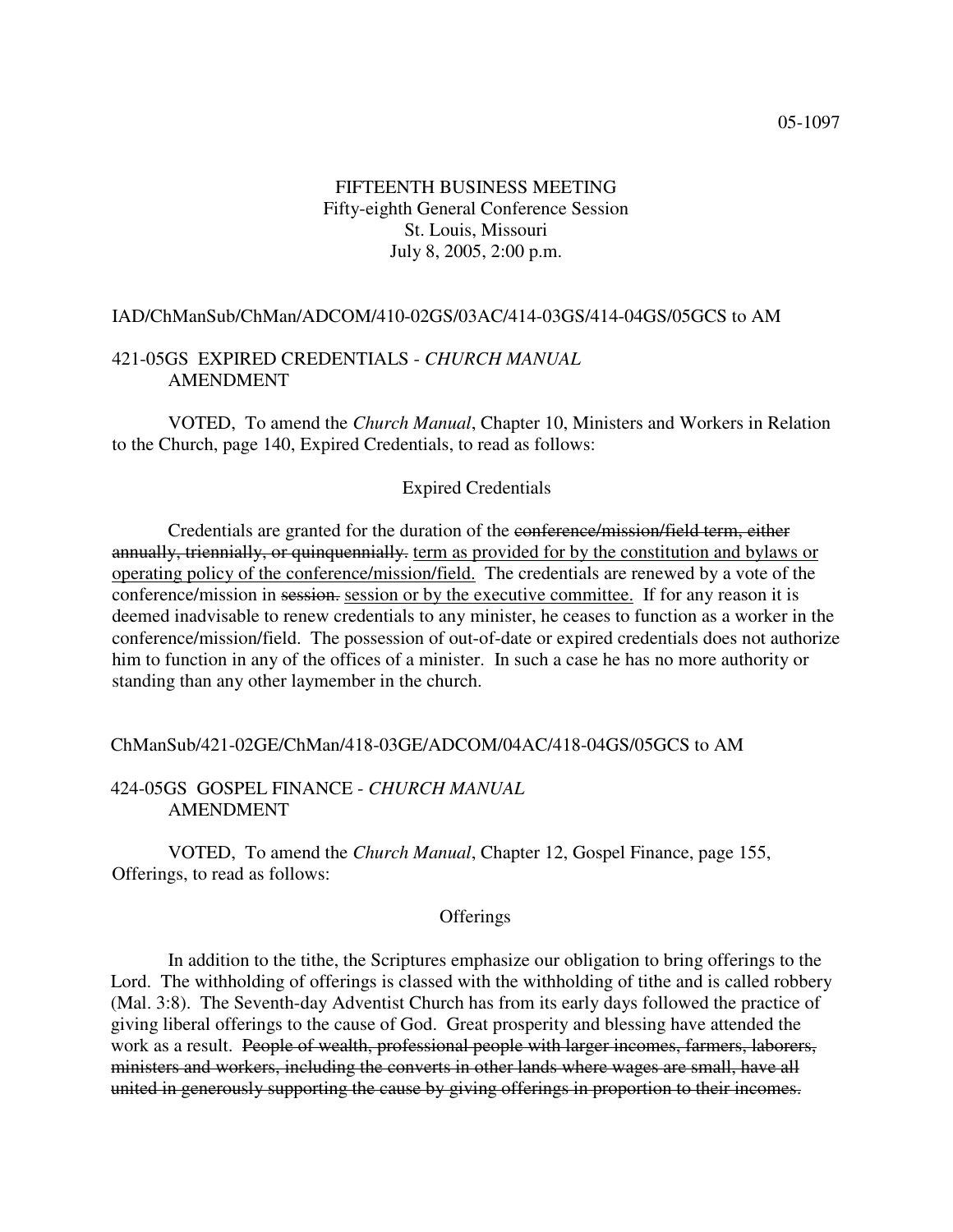05-1098 July 8, 2005, p.m. General Conference Session

# God's people have united in generously supporting the cause by giving offerings in proportion to their incomes.

### ChManSub/ChMan/ADCOM/405-02GS/03AC/419-03GS/419-04GS/05GCS to AM

### 425-05GS OFFERINGS - *CHURCH MANUAL* AMENDMENT

VOTED, To amend the *Church Manual*, Chapter 12, Gospel Finance, pages 156 and 157, Offerings, Sample Budget, to read as follows:

Sample Annual Budget—The following budget will serve as an example. It can be adapted to meet the needs of a church of any size.

Church Proposed Operating Budget

Estimated Receipts—

| \$1,500.00 |             |
|------------|-------------|
| 375.00     |             |
| 27,055.00  |             |
| 300.00     |             |
|            | \$29,230.00 |
|            |             |
| \$2,250.00 |             |
| 2,350.00   |             |
| 1,475.00   |             |
| 750.00     |             |
| 1,450.00   |             |
| 1,250.00   |             |
| 2,000.00   |             |
| 3,220.00   |             |
| 360.00     |             |
| 550.00     |             |
| 500.00     |             |
| 75.00      |             |
| 8,000.00   |             |
| 1,000.00   |             |
| 4,000.00   |             |
|            |             |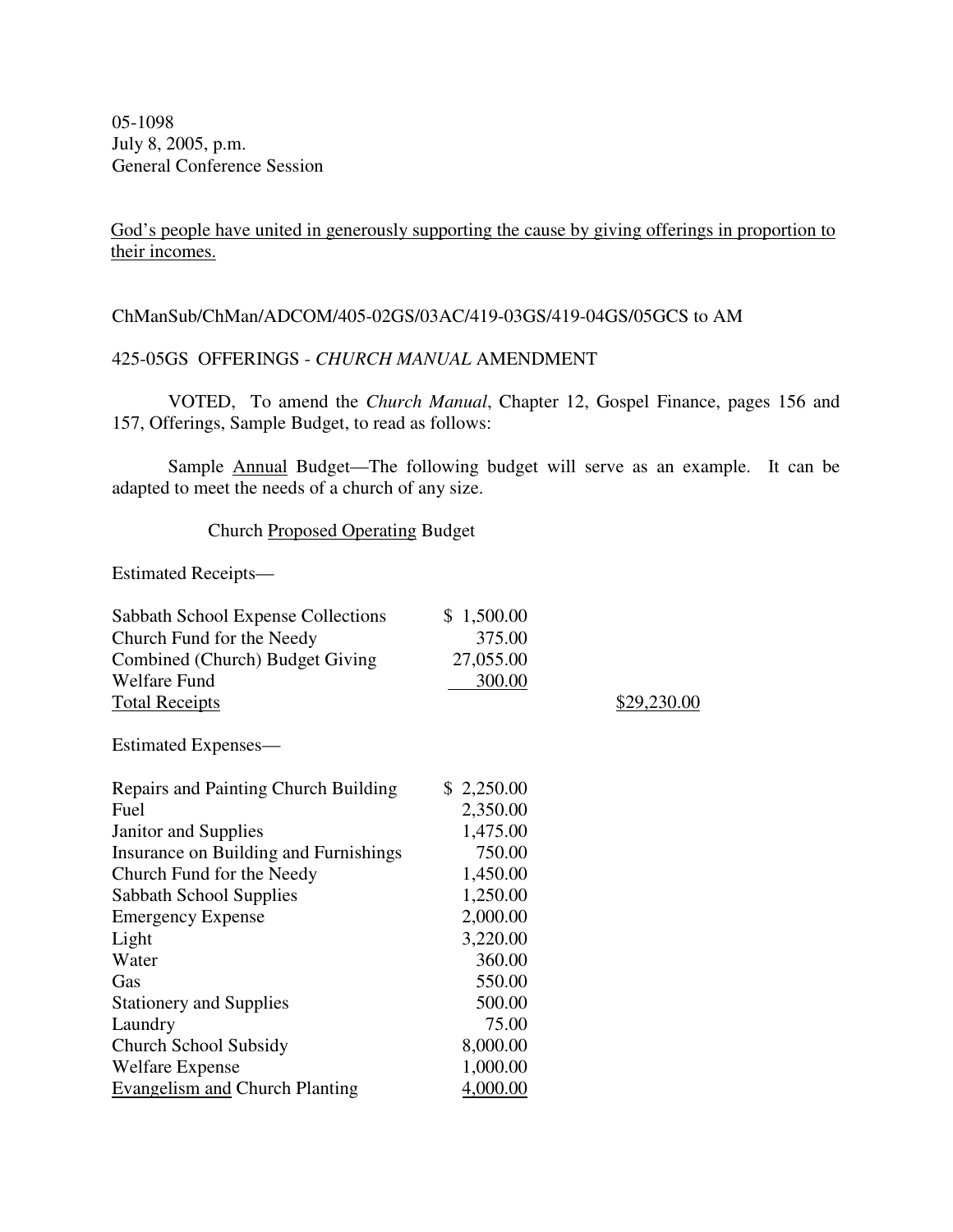05-1099 July 8, 2005, p.m. General Conference Session

| <b>Total Proposed Expenses</b> | \$29,230.00 |
|--------------------------------|-------------|
| <b>Balance</b>                 | 00,000.00   |

### ChManSub/ChMan/422-03GS/ChManSub/ADCOM/04AC/422-04GS/05GCS to AM

# 427-05GS REASONS FOR WHICH MEMBERS SHALL BE DISCIPLINED - *CHURCH MANUAL* AMENDMENT

VOTED, To amend the *Church Manual*, Chapter 14, Church Discipline, pages 184 and 185, Reasons for Which Members Shall be Disciplined, to read as follows:

Reasons for Which Members Shall be Disciplined

Among the grievous sins for which members shall be subject to church discipline are the following: Reasons for which members shall be subject to discipline are as follows:

1. Denial of faith in the fundamentals of the gospel and in the cardinal doctrines of the church or teaching doctrines contrary to the same.

2. Violation of the law of God, such as worship of idols, murder, stealing, profanity, gambling, Sabbathbreaking, and willful and habitual falsehood.

3. Violation of the seventh commandment of the law of God as it relates to the marriage institution, the Christian home, and biblical standards of moral conduct.

4. Such violations as fornication, promiscuity, incest, homosexual practice, sexual abuse of children and vulnerable adults, and other sexual perversions, and the remarriage of a divorced person, except of the spouse who has remained faithful to the marriage vow in a divorce for adultery or for sexual perversions.

5. Physical violence, including violence within the family.

6. Fraud or willful misrepresentation in business.

7. Disorderly conduct which brings reproach upon the cause. church.

8. Adhering to or taking part in a divisive or disloyal movement or organization. (See p. 182.)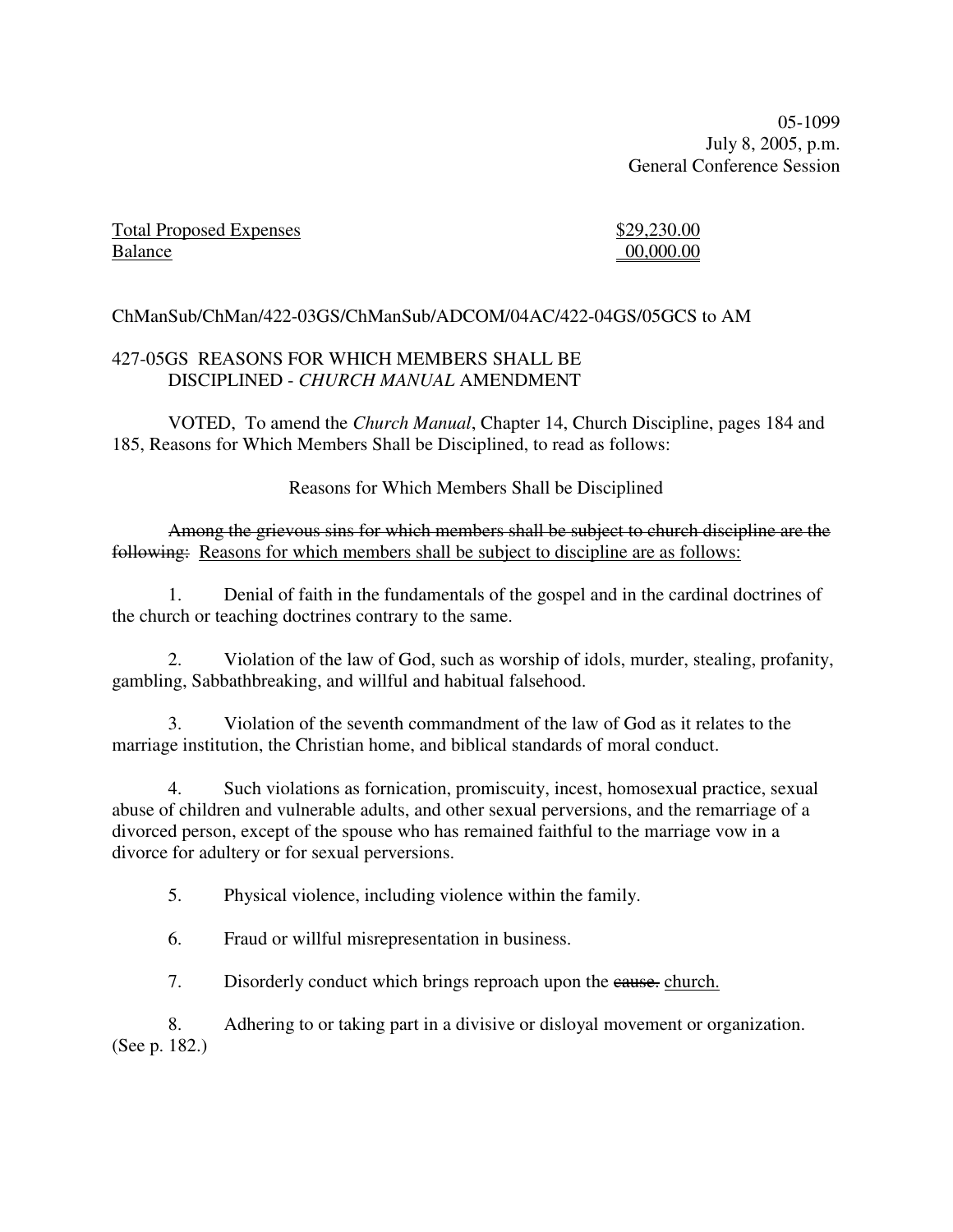05-1100 July 8, 2005, p.m. General Conference Session

9. Persistent refusal to recognize properly constituted church authority or to submit to the order and discipline of the church.

10. The use, manufacture, or sale of alcoholic beverages.

11. The use, manufacture, or sale of tobacco in any of its forms for human consumption.

12. The misuse of, or trafficking in, narcotics or other drugs.

The Seventh-day Adventist Church recognizes the need of exercising great care to protect the highest spiritual interests of its members, to ensure fair treatment, and to safeguard the name of the church.

In a case of transgression of the commandments of God where there is deep repentance and full and free confession, giving evidence that genuine conversion has taken place, the church may administer discipline by placing the transgressor under censure for a stated period of time. However, in a case of flagrant violations of the law of God which have brought public reproach upon the cause, church, the church may deem it necessary, even though a sincere confession has been made, to remove an individual from church membership to protect its name and its Christian standards. Later, when it is evident that the individual's life is consistent with church standards, the offender may be received back into the fold church after rebaptism. The church cannot afford to deal lightly with such sins nor permit personal considerations to affect its actions. It must register its decisive and emphatic disapproval of the sins of fornication, adultery, all acts of moral indiscretion, and other grievous sins; at the same time it must do everything to restore and reclaim the erring ones. As the world continually grows more lax in moral matters, the church must not lower the standards set by God.

ChMan/ChManSub/ChMan/421-03GS/ADCOM/ChManSub/ChMan/GCDO04AC/04AC/ 425-04GS/05GCS to AM

# 423-05GS NOMINATING COMMITTEE - *CHURCH MANUAL* AMENDMENT

VOTED, To amend the *Church Manual*, Chapter 11, The Church Election, pages 143 and 148, Nominating Committee, to read as follows:

# Nominating Committee

In the Seventh-day Adventist Church, officers are elected every one or two years (see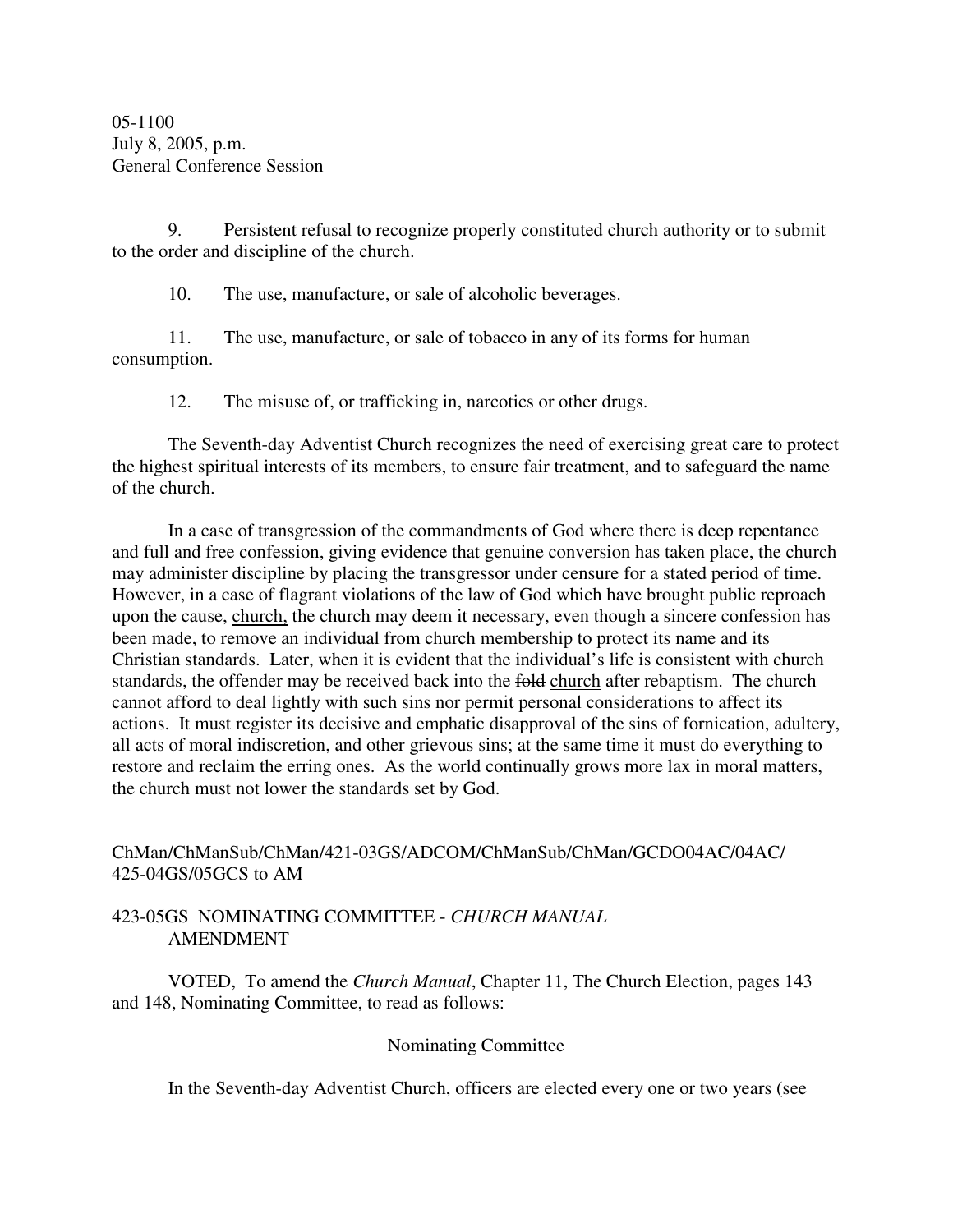05-1101 July 8, 2005, p.m. General Conference Session

p. 49) through an appointed nominating committee. This committee brings its report to the church, which then acts on the names presented. This procedure enables the church to give careful study to each name prior to election, and avoids the public competitive element that may arise when nominations are made from the floor.

The nominating committee shall study the needs of the church and make careful inquiry into the fitness of members to serve in the different offices. For this reason officers shall not be nominated from the floor or by general ballot.

The *Church Manual* does not determine the size of the nominating committee. It will range from five members in a small church to a larger number in a large church. The exact number to be chosen is left to the discretion of each church. This matter should be studied by the church board prior to presentation to the church. A suitable recommendation may then be brought to the church, using a minimum of time in the Sabbath worship hour.

When the Nominating Committee Is Appointed—The nominating committee should be appointed early in the closing quarter of the church year and report at least three weeks before the final Sabbath of the church year.

How the Nominating Committee Is Appointed—The minister pastor or district leader or, in the absence of a minister, the pastor or district leader, the church elder should bring the matter to the attention of the church. The church shall then appoint a special committee that will be responsible to nominate the nominating committee. This special committee may be chosen in one of two ways:

1. By nominations, verbal or written, from the floor. If verbal nominations are made from the floor, it must be understood that no member may nominate more than one person. The effort of one individual or a small group to dictate to the entire membership of the church is disapproved. Every effort should be made to ensure fair representation in the composition of the special committee. Everything of a political nature should be avoided. The pastor or district leader shall serve as chair of this special committee. In the event that a pastor or district leader has not yet been appointed to serve as leader of the church, the chair of this special committee shall be appointed by the church board from among the members of the special committee. The size of the special committee shall usually be equal to the size of the church board with an additional five to seven people.

2. By the church's authorizing the church board, together with five to seven additional persons chosen by the church, in accordance with paragraph 1. above, to function as the special committee. If this method is adopted, the chair of the church board shall normally serve as chair of this special committee (see p. 137).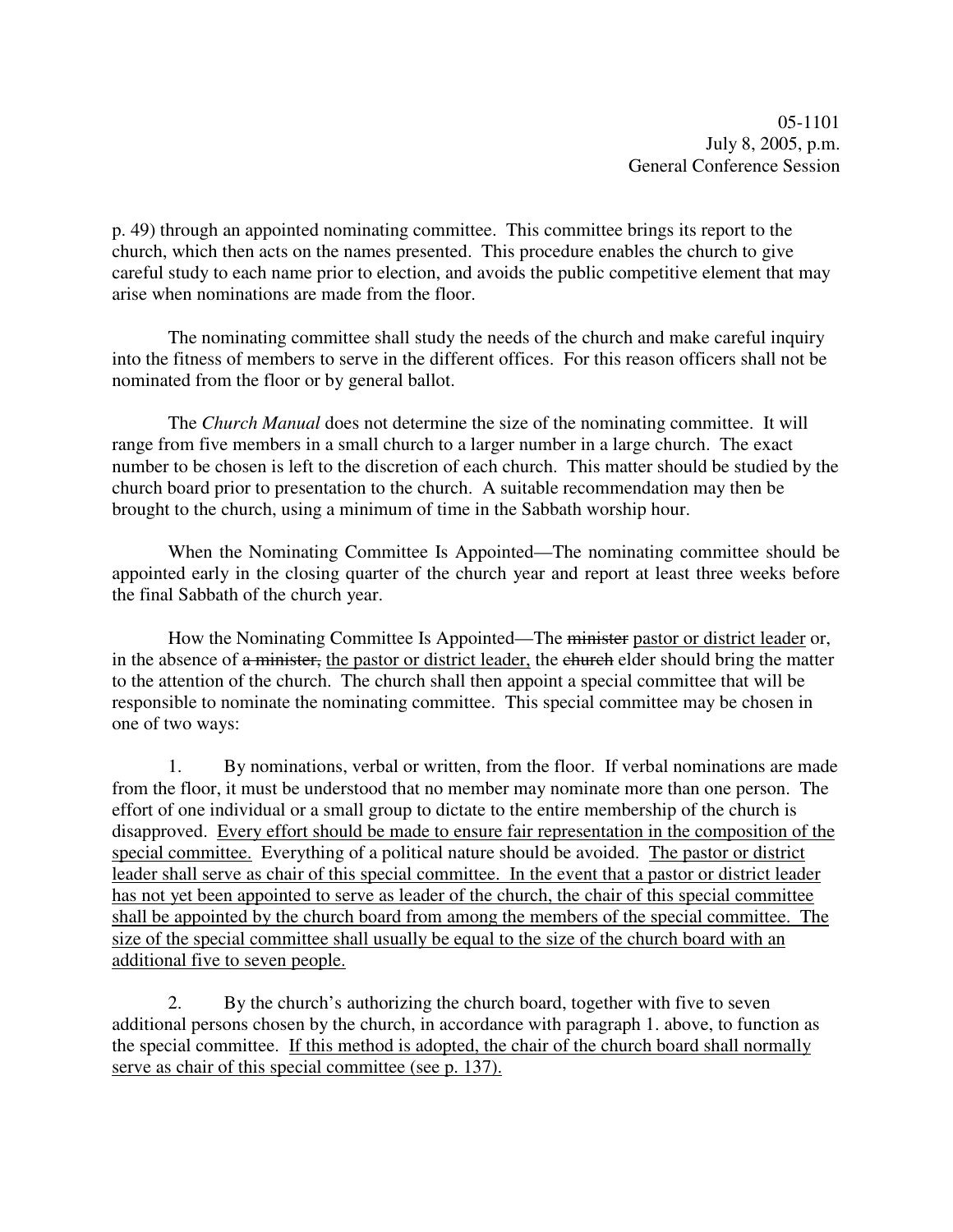05-1102 July 8, 2005, p.m. General Conference Session

year.

The sequential steps are as follows:

a. The church appoints by vote a special committee by either of the two methods listed above.

b. The special committee recommends to the church names for the nominating committee, with suggestions for chairperson and a secretary. Every effort should be made to ensure fair representation in the composition of the nominating committee.

c. The church appoints by vote the nominating committee, naming the chairperson and secretary.

d. The pastor or district leader is an ex officio member and serves as chairperson of the nominating committee. Should the pastor or district leader choose not to serve as chairperson, or if a pastor or district leader has not been appointed to the church, the special committee shall recommend the name of a local member to serve as chairperson of the nominating committee.

d. e. The nominating committee meets to prepare the list of church officers, which will be presented to the church for approval.

 $e_{\text{t}}$ . The church appoints by vote the various church officers for the ensuing

Who Should be Members of the Nominating Committee—Only members who are in regular standing should be chosen to serve on the nominating committee. They should be persons of good judgment and, above all, have the welfare and prosperity of the church at heart. There are no ex officio members of the nominating committee, except the pastor or district leader who serves as the chair of the committee. Should the pastor or district leader choose not to chair the committee, or in case the conference/mission/field has not yet appointed a pastor or district leader to the church, the special committee appointed by the church to nominate the nominating committee should recommend to the church the name of a local member to serve as chair of the nominating committee.

Work of the Nominating Committee*—*As soon as possible after its election, the nominating committee should be called together by the one chosen to act as chairperson. With earnest prayer for guidance the committee should begin its work of preparing a list of names to submit to the church for officers and assistants comprised of members in regular standing on the roll of the church making the appointments. These will be placed in nomination for office and presented to the church at a Sabbath service or at a specially called business meeting of the church. In making their selections, the committee may counsel with others who are well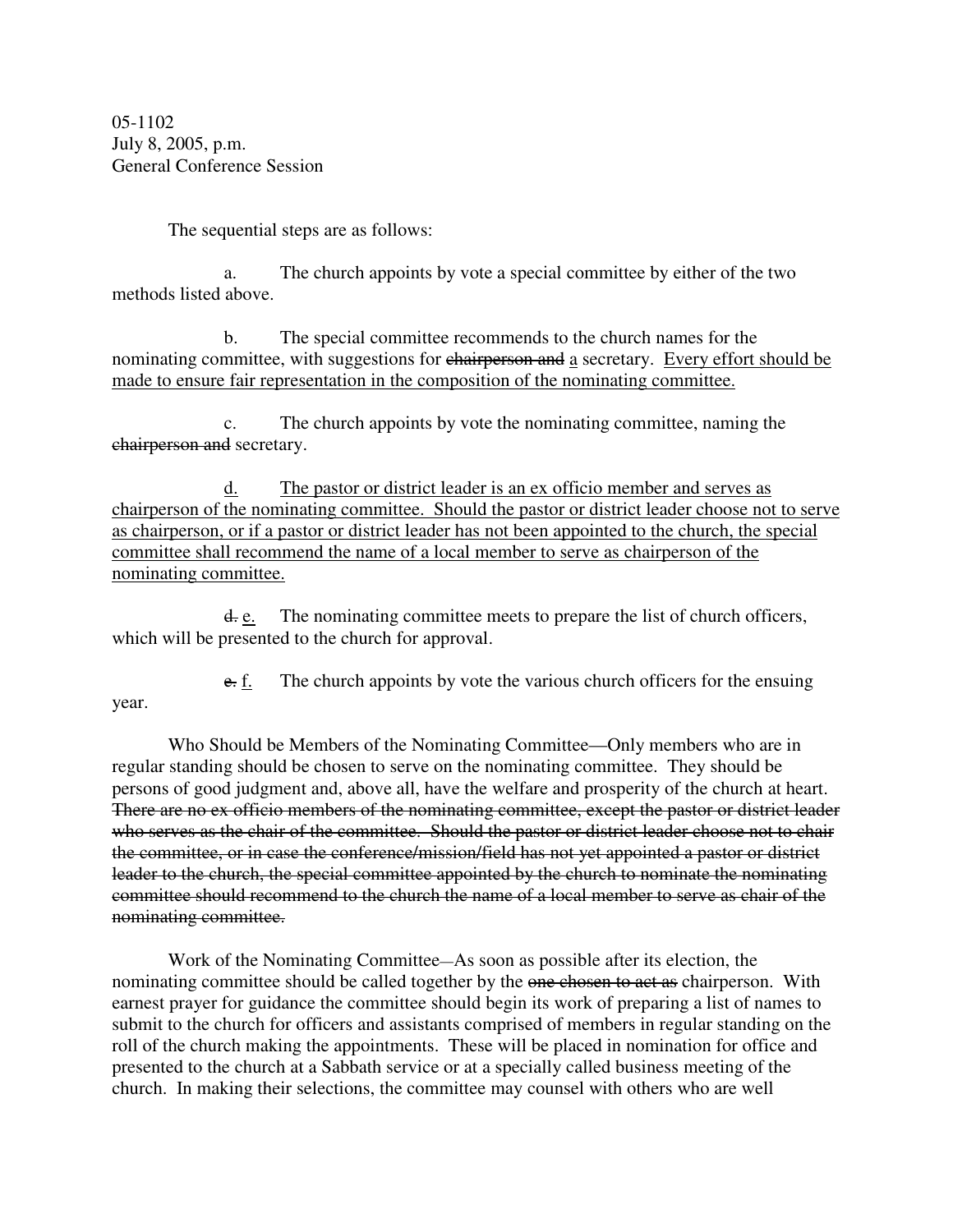05-1103 July 8, 2005, p.m. General Conference Session

informed. This committee does not nominate either the pastor or the assistant pastor(s). These appointments are made by the executive committee of the conference/mission/field.

Nominating Committee to Consult Prospective Officers - No change

Members May Appear Before the Nominating Committee - No change

Nominating Committee Discussions Are Confidential - No change

Reporting to the Church—This report is rendered to the church as a whole and not to the church board. The board has no jurisdiction in these matters. The report of this committee may be presented at the Sabbath service or at a specially called business meeting of the church.

When the nominating committee is ready to render its report, the minister or elder should give the chairperson of the nominating committee shall be given opportunity to make appropriate remarks to the church. A copy of the report should be placed in the hands of members, or it should be read aloud by the secretary of the nominating committee.

Objecting to the Report of the Nominating Committee - No change

Vacancies - No change

Eugene Hsu, Chairman Agustin Galicia, Secretary Larry R Evans, Actions Editor Janet C Upson, Recording Secretary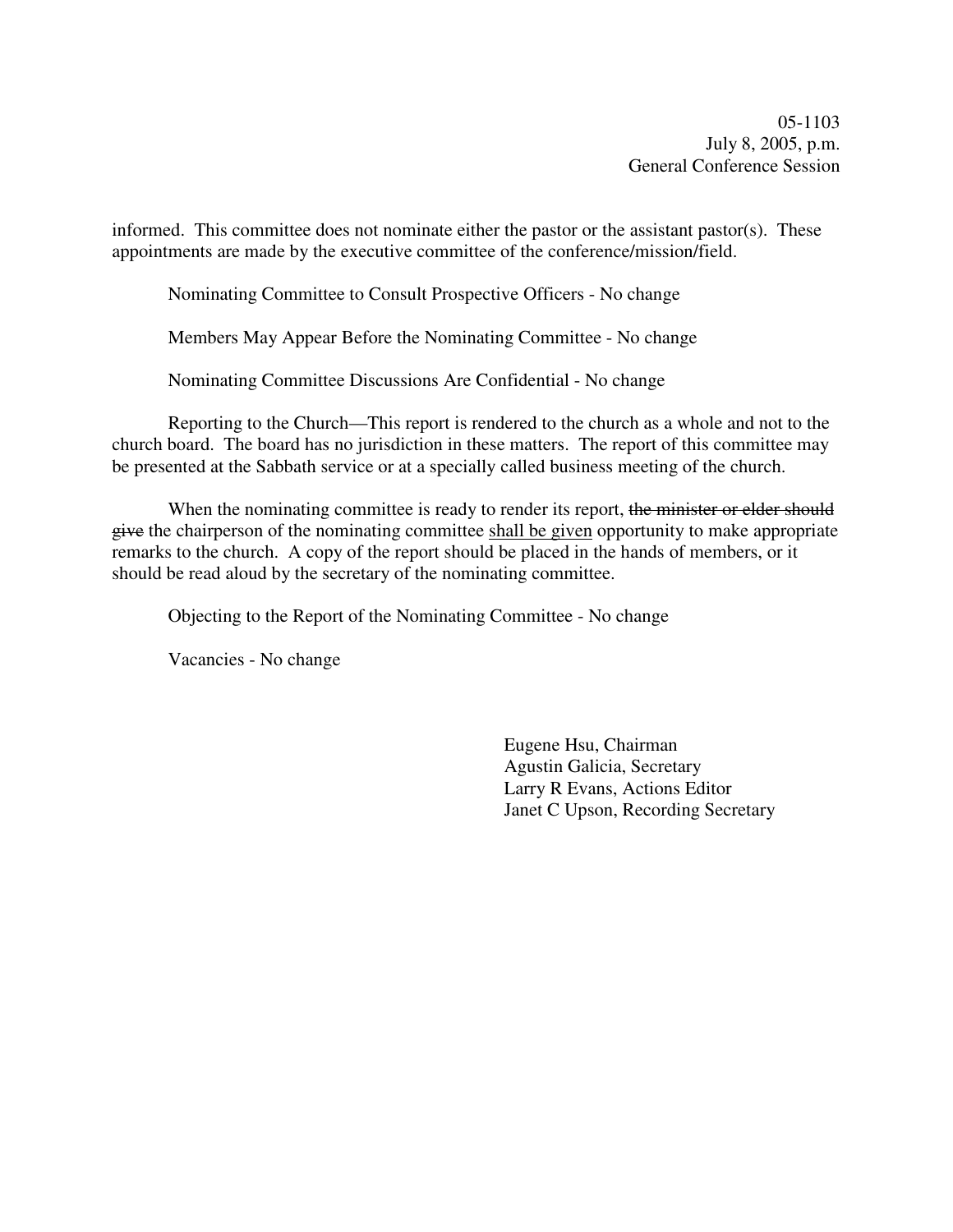05-1104 July 8, 2005, p.m. General Conference Session

# FIFTY-SEVENTH GENERAL CONFERENCE SESSION GENERAL CONFERENCE/DIVISION OFFICERS GENERAL CONFERENCE DEPARTMENT DIRECTORS Elected to Serve 2005 to 2010 (Consolidated Report)

# General Conference

President: Jan Paulsen

General Vice Presidents: Lowell C Cooper Mark A Finley King-Yi Eugene Hsu Gerry D Karst Armando Miranda Pardon Kandanga Mwansa Michael L Ryan Ella S Simmons Ted N C Wilson

Vice Presidents Assigned to Divisions: Geoffrey G Mbwana, East-Central Africa Division Ulrich W Frikart, Euro-Africa Division Artur A Stele, Euro-Asia Division Israel Leito, Inter-American Division Don C Schneider, North American Division Jairyong Lee, Northern Asia-Pacific Division Ruy H Nagel, South American Division Laurie J Evans, South Pacific Division Paul Ratsara, Southern Africa-Indian Ocean Division D Ronald Watts, Southern Asia Division Alberto C Gulfan Jr, Southern Asia-Pacific Division Bertil A Wiklander, Trans-European Division Luka T Daniel, West-Central Africa Division

Secretary: Matthew A Bediako

Undersecretary: Larry R Evans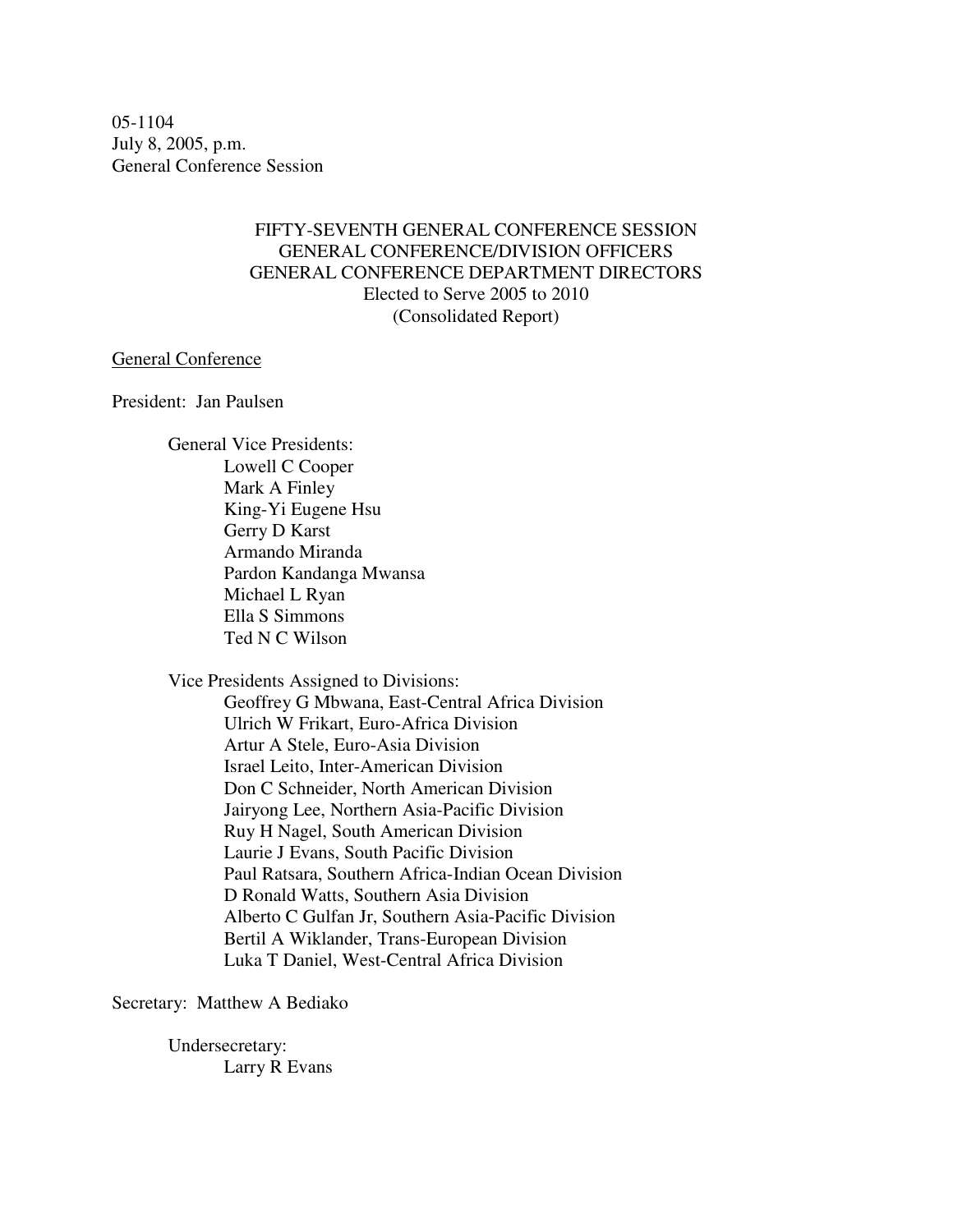05-1105 July 8, 2005, p.m. General Conference Session

Associate Secretaries: Rosa T Banks Douglas Clayville Agustin Galicia Roscoe J Howard III Vernon B Parmenter Claude Sabot

Treasurer: Robert E Lemon

Undertreasurer: Steven G Rose

Associate Treasurers: George O Egwakhe Jose R Lizardo Daisy Jane F Orion Juan R Prestol Roy E Ryan

# Adventist Chaplaincy Ministries

Director: Martin W Feldbush

Associate Director: Gary R Councell

#### Auditing Service

Director: Eric A Korff

### Associate Directors:

Maxwell P Blakeney Daniel E Herzel Douglas D Reeves Ruel A M Baculanta, Southern Asia-Pacific Area Geraldo Boken kamp, South America Area Paul H Douglas, Inter-America Area Coenraad J Haupt, Southern Africa Area Mark S Hyder, Noth America-Central Area Paul Johnson, Euro-Asia Area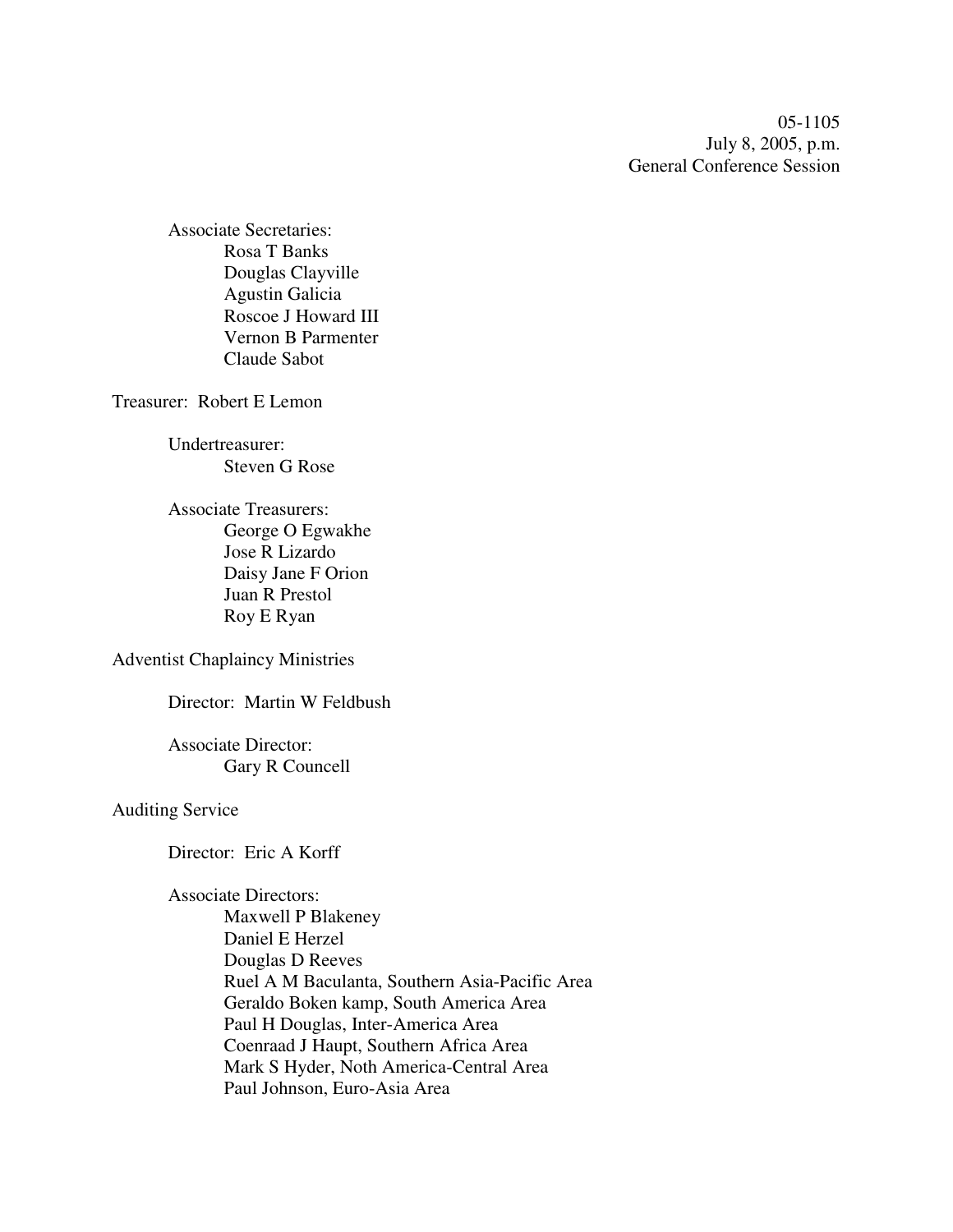05-1106 July 8, 2005, p.m. General Conference Session

> Robyn W Kajiura, North America-East Area Emmanuel S D Manu, Trans-Africa Indian Ocean Area Mark R Pannekoek, South Pacific Area Michael Prasada Rao, Southern Asia Area Jeremy T Smith, North America-West Area Kim Tae Sung, Nothern Asia-Pacific Area Terence de Villiers, Trans-European Area Norbert Zens, Euro-Africa Area

Children's Ministries Department

Director: Linda Mei Lin Koh

### Communication Department

Director: Rajmund Dabrowski

Associate Directors: John T J Banks Reger C Smith Jr

#### Education Department

Director: C Garland Dulan

Associate Directors: John M Fowler Andrea Luxton Luis A Schulz

# Family Ministries Department

Director: Ronald M Flowers

Associate Director: Karen M Flowers

General Field Secretaries

Gary D Krause Angel M Rodriguez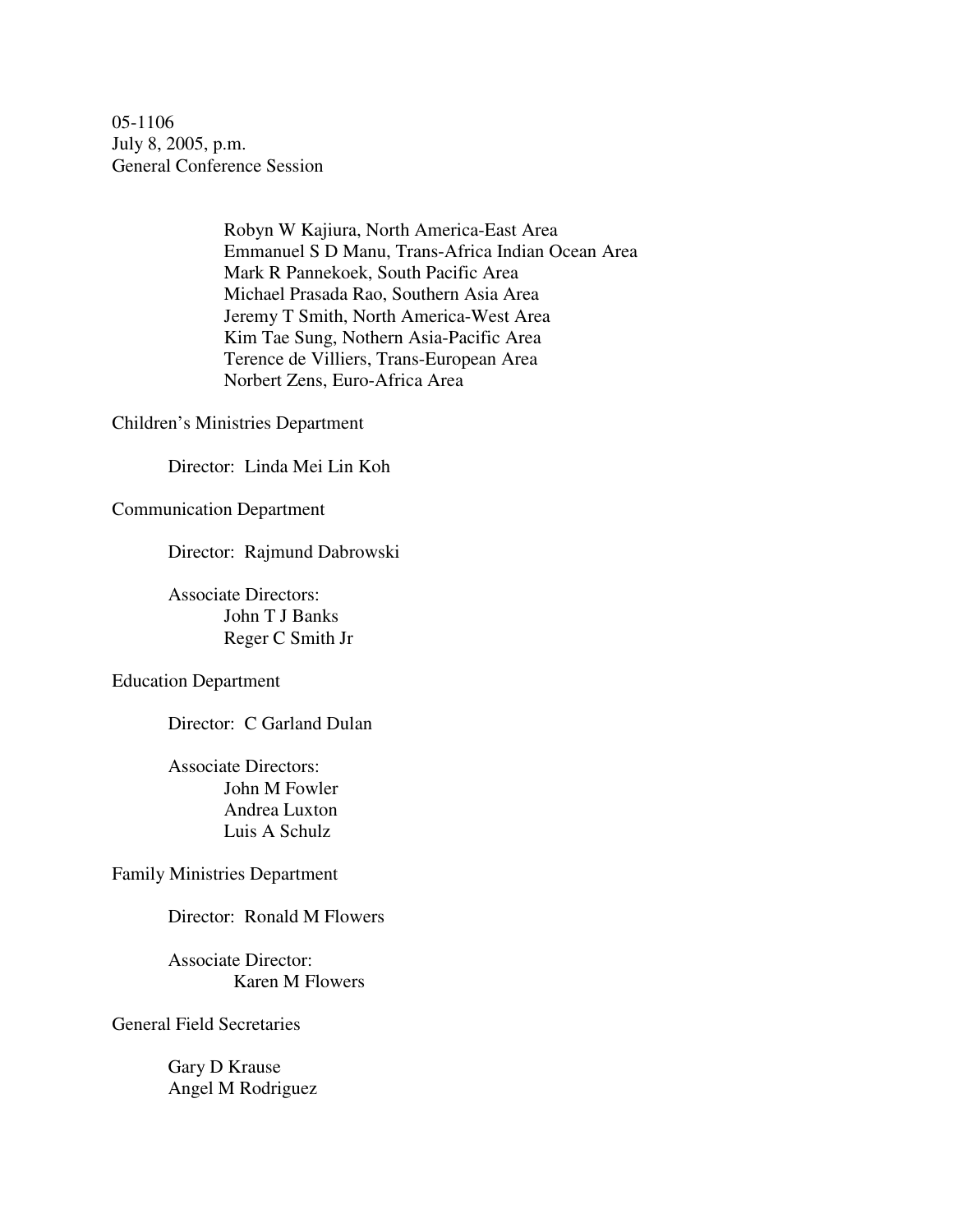05-1107 July 8, 2005, p.m. General Conference Session

#### Health Ministries Department

Director: Allan R Handysides

Associate Directors: C Joan Coggin Craig R Jackson Patricia S Jones Kathleen Kuntaraf James L Kyle Peter N Landless Quintes P Nicola Stoy E Proctor Thomas J Zirkle

International Health Food Association

Director: Joel Zukovski

### Ministerial Association

Secretary: James A Cress

Associate Secretaries: Jonas Arrias Sharon M Cress Anthony R Kent Peter J Prime Nikolaus Satelmajer

### Public Affairs and Religious Liberty Department

Director: John Graz

Associate Directors: Jonathan Gallagher James D Standish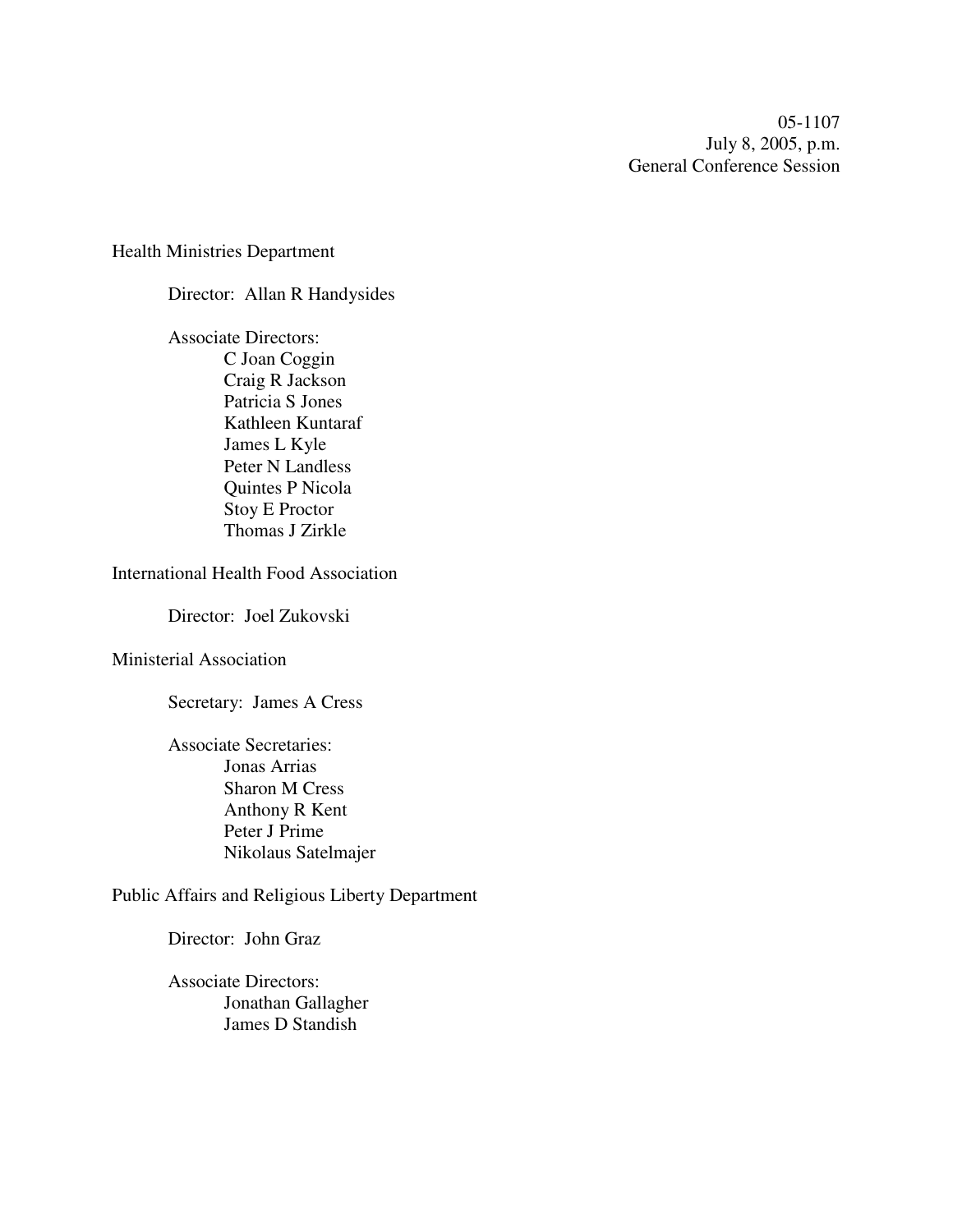05-1108 July 8, 2005, p.m. General Conference Session

Publishing Department

Director: Howard F Faigao

Associate Director: Almir M Marroni

# Sabbath School and Personal Ministries Department

Director: Jonathan Kuntaraf

Associate Director: Gary B Swanson

Stewardship Department

Director: Erika F Puni

Associate Director: Jean-Luc Lezeau

# Trust Services Department

Director: Jeffrey K Wilson

Associate Directors: Charles B Simpson Wilfredo Sumagaysay

Women's Ministries Department

Director: Heather-Dawn Small

Associate Director: Raquel Arrias

Youth Ministries

Director: Baraka G Muganda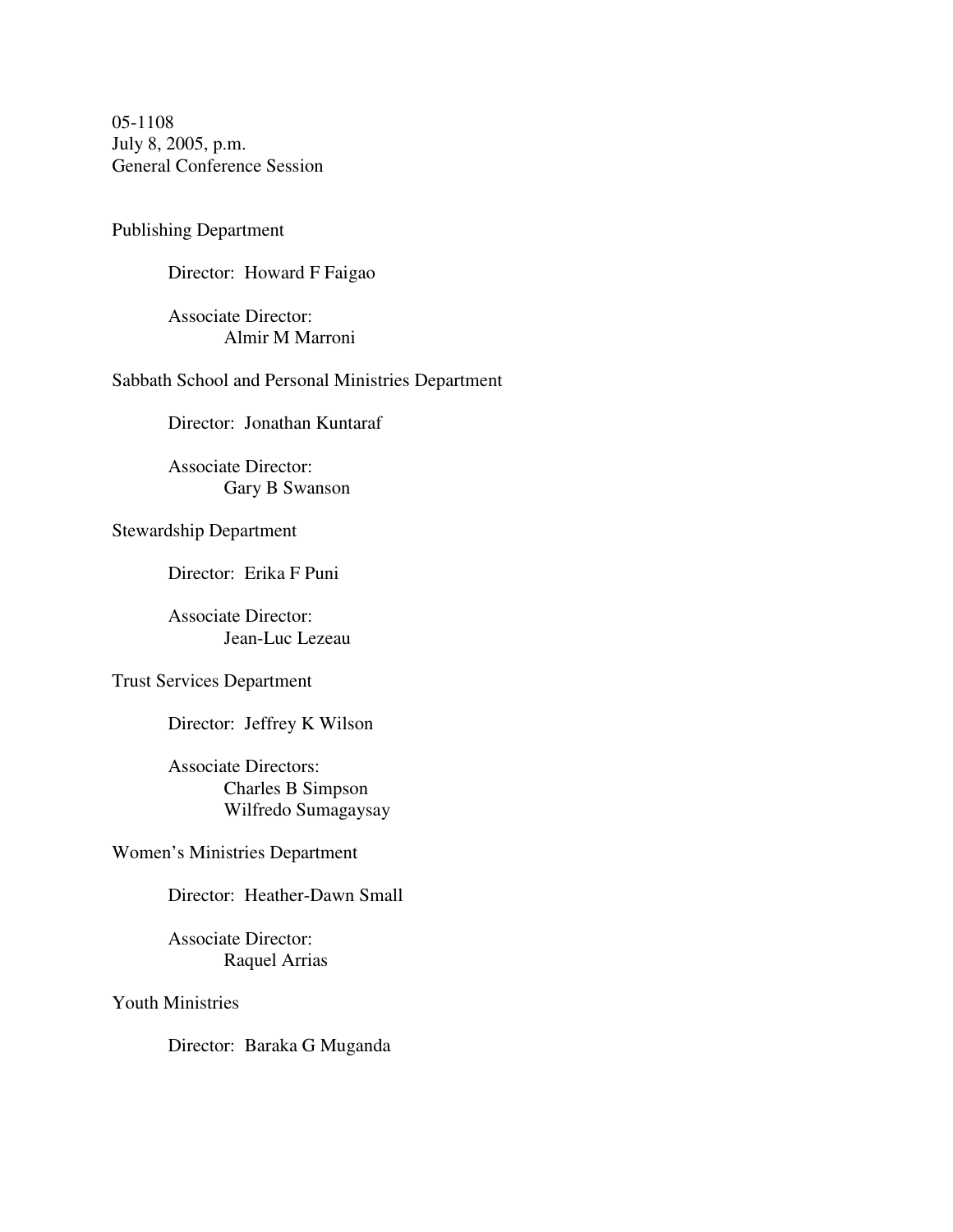05-1109 July 8, 2005, p.m. General Conference Session

Associate Directors: Van Hurst Erton Carlos Kohler

### East-Central Africa Division

President: Geoffrey G Mbwana Secretary: Blasious M Ruguri Treasurer: R Martin Moores

#### Euro-African Division

President: Ulrich W Frikart Secretary: Gabriel E Maurer Treasurer: Peter R Kunze

### Euro-Asia Division

President: Artur A Stele Secretary: Michael F Kaminsky Treasurer: Guillermo E Biaggi

# Inter-American Division

President: Israel Leito Secretary: Juan O Perla Treasurer: Filiberto M Verduzco

# North American Division

President: Don C Schneider Secretary: Roscoe J Howard III Treasurer: Juan R Prestol

Northern-Asia Pacific Division

President: Jairyong Lee Secretary: Akeri Suzuki Treasurer: Donald W Upson